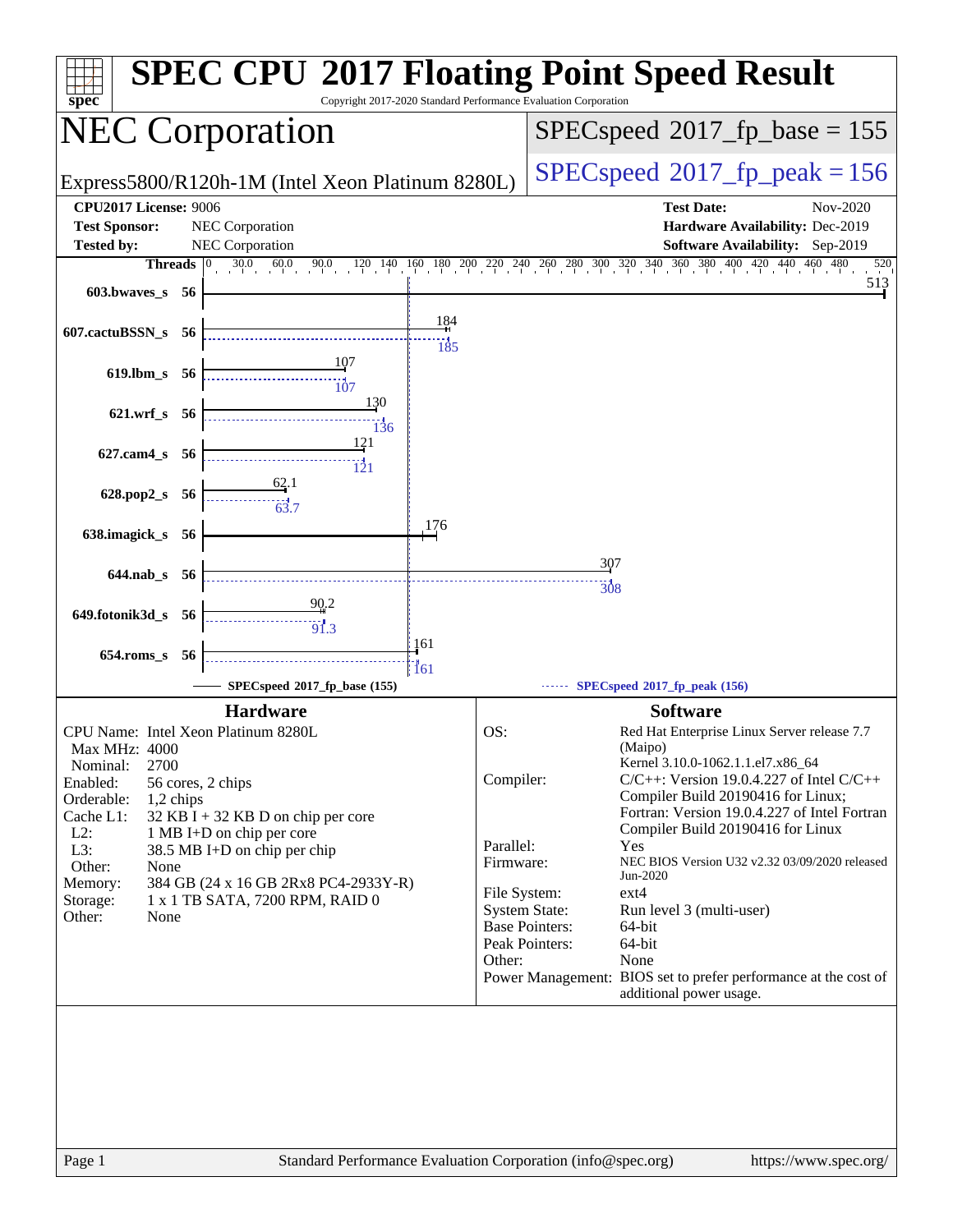

Copyright 2017-2020 Standard Performance Evaluation Corporation

# NEC Corporation

 $SPEC speed$ <sup>®</sup> $2017$ \_fp\_base = 155

Express5800/R120h-1M (Intel Xeon Platinum 8280L)  $\left|$  [SPECspeed](http://www.spec.org/auto/cpu2017/Docs/result-fields.html#SPECspeed2017fppeak)®[2017\\_fp\\_peak = 1](http://www.spec.org/auto/cpu2017/Docs/result-fields.html#SPECspeed2017fppeak)56

**[Test Sponsor:](http://www.spec.org/auto/cpu2017/Docs/result-fields.html#TestSponsor)** NEC Corporation **[Hardware Availability:](http://www.spec.org/auto/cpu2017/Docs/result-fields.html#HardwareAvailability)** Dec-2019

**[CPU2017 License:](http://www.spec.org/auto/cpu2017/Docs/result-fields.html#CPU2017License)** 9006 **[Test Date:](http://www.spec.org/auto/cpu2017/Docs/result-fields.html#TestDate)** Nov-2020 **[Tested by:](http://www.spec.org/auto/cpu2017/Docs/result-fields.html#Testedby)** NEC Corporation **[Software Availability:](http://www.spec.org/auto/cpu2017/Docs/result-fields.html#SoftwareAvailability)** Sep-2019

#### **[Results Table](http://www.spec.org/auto/cpu2017/Docs/result-fields.html#ResultsTable)**

|                                   | <b>Base</b>    |                |       |                |       | <b>Peak</b>    |       |                |                |              |                |              |                |              |
|-----------------------------------|----------------|----------------|-------|----------------|-------|----------------|-------|----------------|----------------|--------------|----------------|--------------|----------------|--------------|
| <b>Benchmark</b>                  | <b>Threads</b> | <b>Seconds</b> | Ratio | <b>Seconds</b> | Ratio | <b>Seconds</b> | Ratio | <b>Threads</b> | <b>Seconds</b> | <b>Ratio</b> | <b>Seconds</b> | <b>Ratio</b> | <b>Seconds</b> | <b>Ratio</b> |
| 603.bwayes s                      | 56             | 115            | 513   | 115            | 514   | 115            | 513   | 56             | 115            | 513          | 115            | 514          | <u> 115</u>    | 513          |
| 607.cactuBSSN s                   | 56             | 91.2           | 183   | 90.8           | 184   | 89.6           | 186   | 56             | 90.2           | 185          | 90.2           | 185          | 89.9           | 185          |
| $619.$ lbm s                      | 56             | 49.0           | 107   | 49.0           | 107   | 49.0           | 107   | 56             | 48.9           | 107          | 48.9           | 107          | 48.9           | 107          |
| $621.wrf$ s                       | 56             | 101            | 130   | 102            | 130   | 101            | 131   | 56             | 97.0           | 36           | 97.3           | 136          | 97.3           | <b>36</b>    |
| $627$ .cam $4$ <sub>s</sub>       | 56             | 73.3           | 121   | 73.0           | 121   | 73.1           | 121   | 56             | 73.0           | 121          | 73.4           | 121          | 73.3           | 121          |
| $628.pop2_s$                      | 56             | 189            | 62.9  | 193            | 61.5  | 191            | 62.1  | 56             | 186            | 63.7         | 184            | 64.5         | 186            | 63.7         |
| 638.imagick_s                     | 56             | 82.0           | 176   | 82.1           | 176   | 87.2           | 165   | 56             | 82.0           | 176          | 82.1           | 176          | 87.2           | 165          |
| $644$ .nab s                      | 56             | 56.8           | 307   | 56.8           | 308   | 57.0           | 307   | 56             | 56.8           | 308          | 56.8           | 307          | 56.8           | 308          |
| 649.fotonik3d s                   | 56             | 103            | 88.7  | 99.7           | 91.4  | 101            | 90.2  | 56             | 99.1           | 92.0         | 100            | 90.8         | 99.9           | 91.3         |
| $654$ .roms s                     | 56             | 97.6           | 161   | 97.4           | 162   | 98.0           | 161   | 56             | 96.9           | 162          | 97.7           | 161          | 97.7           | <b>161</b>   |
| $SPECspeed*2017$ fp base =<br>155 |                |                |       |                |       |                |       |                |                |              |                |              |                |              |

**[SPECspeed](http://www.spec.org/auto/cpu2017/Docs/result-fields.html#SPECspeed2017fppeak)[2017\\_fp\\_peak =](http://www.spec.org/auto/cpu2017/Docs/result-fields.html#SPECspeed2017fppeak) 156**

Results appear in the [order in which they were run.](http://www.spec.org/auto/cpu2017/Docs/result-fields.html#RunOrder) Bold underlined text [indicates a median measurement](http://www.spec.org/auto/cpu2017/Docs/result-fields.html#Median).

### **[Operating System Notes](http://www.spec.org/auto/cpu2017/Docs/result-fields.html#OperatingSystemNotes)**

Stack size set to unlimited using "ulimit -s unlimited"

### **[Environment Variables Notes](http://www.spec.org/auto/cpu2017/Docs/result-fields.html#EnvironmentVariablesNotes)**

Environment variables set by runcpu before the start of the run: KMP\_AFFINITY = "granularity=fine,compact" LD\_LIBRARY\_PATH = "/home/cpu2017/lib/intel64" OMP\_STACKSIZE = "192M"

#### **[General Notes](http://www.spec.org/auto/cpu2017/Docs/result-fields.html#GeneralNotes)**

 Binaries compiled on a system with 1x Intel Core i9-7900X CPU + 32GB RAM memory using Redhat Enterprise Linux 7.5 Transparent Huge Pages enabled by default Prior to runcpu invocation Filesystem page cache synced and cleared with: sync; echo 3 > /proc/sys/vm/drop caches

 NA: The test sponsor attests, as of date of publication, that CVE-2017-5754 (Meltdown) is mitigated in the system as tested and documented. Yes: The test sponsor attests, as of date of publication, that CVE-2017-5753 (Spectre variant 1) is mitigated in the system as tested and documented. Yes: The test sponsor attests, as of date of publication, that CVE-2017-5715 (Spectre variant 2) is mitigated in the system as tested and documented.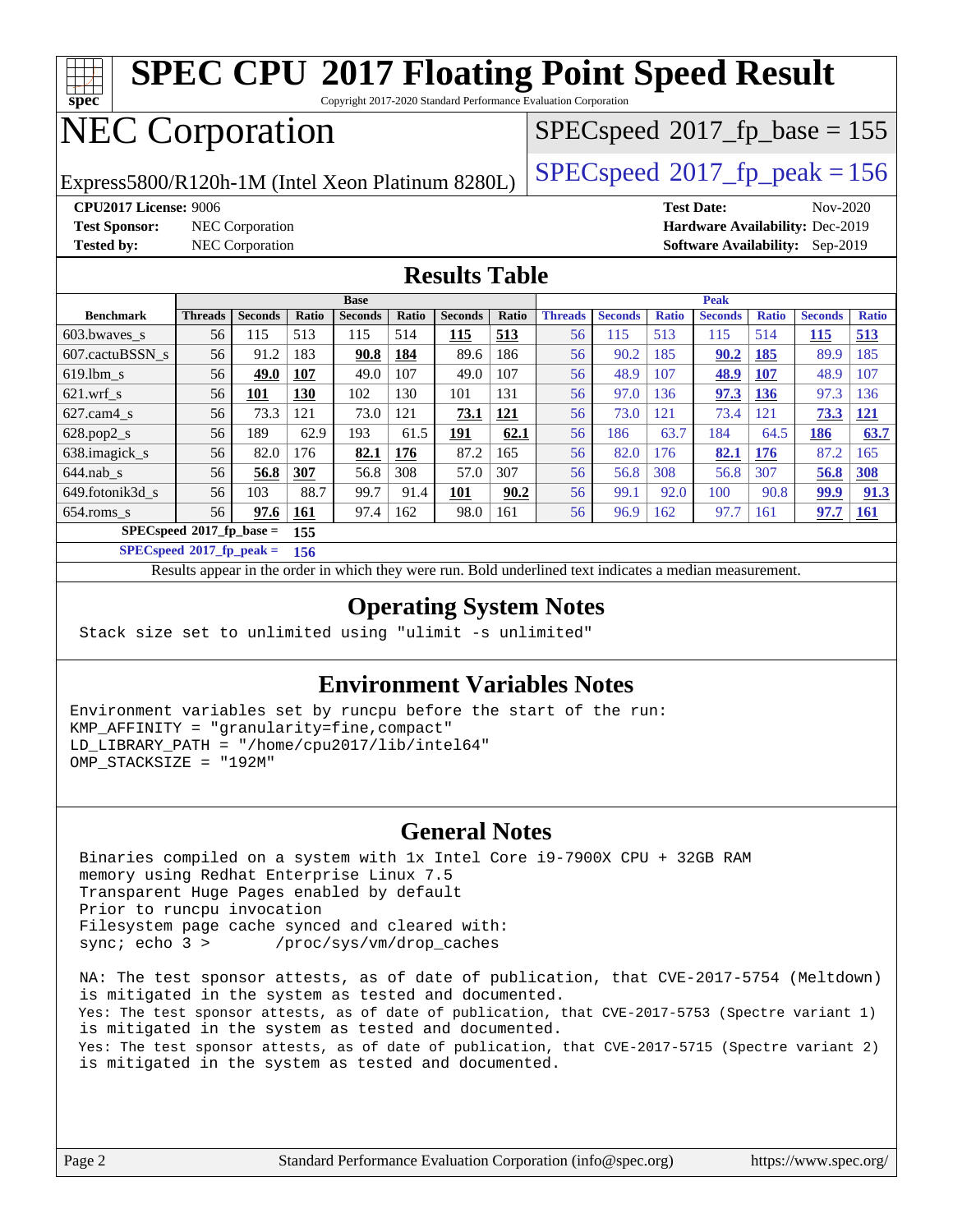| spec                                                                                                                                                                                                                                                                                                                                                                                                                                                                                                                                                                                                                                                                                                                                                                                                                                                                                                 | Copyright 2017-2020 Standard Performance Evaluation Corporation                                                                     | <b>SPEC CPU®2017 Floating Point Speed Result</b>                                                                                                                                                                                                                                                                                          |  |  |  |
|------------------------------------------------------------------------------------------------------------------------------------------------------------------------------------------------------------------------------------------------------------------------------------------------------------------------------------------------------------------------------------------------------------------------------------------------------------------------------------------------------------------------------------------------------------------------------------------------------------------------------------------------------------------------------------------------------------------------------------------------------------------------------------------------------------------------------------------------------------------------------------------------------|-------------------------------------------------------------------------------------------------------------------------------------|-------------------------------------------------------------------------------------------------------------------------------------------------------------------------------------------------------------------------------------------------------------------------------------------------------------------------------------------|--|--|--|
| <b>NEC Corporation</b>                                                                                                                                                                                                                                                                                                                                                                                                                                                                                                                                                                                                                                                                                                                                                                                                                                                                               |                                                                                                                                     | $SPEC speed^{\circ}2017$ fp base = 155                                                                                                                                                                                                                                                                                                    |  |  |  |
| Express5800/R120h-1M (Intel Xeon Platinum 8280L)                                                                                                                                                                                                                                                                                                                                                                                                                                                                                                                                                                                                                                                                                                                                                                                                                                                     |                                                                                                                                     | $SPEC speed^{\circ}2017$ fp peak = 156                                                                                                                                                                                                                                                                                                    |  |  |  |
| <b>CPU2017 License: 9006</b><br><b>Test Sponsor:</b><br>NEC Corporation<br><b>Tested by:</b><br>NEC Corporation                                                                                                                                                                                                                                                                                                                                                                                                                                                                                                                                                                                                                                                                                                                                                                                      |                                                                                                                                     | <b>Test Date:</b><br>Nov-2020<br>Hardware Availability: Dec-2019<br><b>Software Availability:</b> Sep-2019                                                                                                                                                                                                                                |  |  |  |
|                                                                                                                                                                                                                                                                                                                                                                                                                                                                                                                                                                                                                                                                                                                                                                                                                                                                                                      | <b>Platform Notes</b>                                                                                                               |                                                                                                                                                                                                                                                                                                                                           |  |  |  |
| BIOS Settings:<br>Thermal Configuration: Maximum Cooling<br>Workload Profile: General Peak Frequency Compute<br>Intel Hyper-Threading: Disabled<br>Memory Patrol Scrubbing: Disabled<br>LLC Dead Line Allocation: Disabled<br>LLC Prefetch: Enabled<br>Enhanced Processor Performance: Enabled<br>Workload Profile: Custom<br>NUMA Group Size Optimization: Flat<br>Sysinfo program /home/cpu2017/bin/sysinfo<br>Rev: r6365 of 2019-08-21 295195f888a3d7edble6e46a485a0011<br>running on r120h1m Thu Nov 19 21:11:41 2020<br>SUT (System Under Test) info as seen by some common utilities.<br>For more information on this section, see<br>https://www.spec.org/cpu2017/Docs/config.html#sysinfo<br>From /proc/cpuinfo<br>model name: $Intel(R)$ Xeon(R) Platinum 8280L CPU @ 2.70GHz<br>"physical id"s (chips)<br>2.<br>56 "processors"<br>cpu cores : 28<br>siblings : 28<br>28 29 30<br>28 29 30 |                                                                                                                                     | cores, siblings (Caution: counting these is hw and system dependent. The following<br>excerpts from /proc/cpuinfo might not be reliable. Use with caution.)<br>physical 0: cores 0 1 2 3 4 5 6 8 9 10 11 12 13 14 16 17 18 19 20 21 22 24 25 26 27<br>physical 1: cores 0 1 2 3 4 5 6 8 9 10 11 12 13 14 16 17 18 19 20 21 22 24 25 26 27 |  |  |  |
| From 1scpu:<br>Architecture:<br>$CPU$ op-mode( $s$ ):<br>Byte Order:<br>CPU(s):<br>On-line CPU(s) list:<br>Thread(s) per core:<br>Core(s) per socket:<br>Socket(s):<br>NUMA $node(s):$<br>Vendor ID:<br>CPU family:<br>Model:<br>Model name:<br>Stepping:                                                                                                                                                                                                                                                                                                                                                                                                                                                                                                                                                                                                                                            | x86_64<br>$32$ -bit, $64$ -bit<br>Little Endian<br>56<br>$0 - 55$<br>1<br>28<br>2<br>$\overline{2}$<br>GenuineIntel<br>6<br>85<br>6 | $Intel(R) Xeon(R) Platinum 8280L CPU @ 2.70GHz$                                                                                                                                                                                                                                                                                           |  |  |  |
| Page 3                                                                                                                                                                                                                                                                                                                                                                                                                                                                                                                                                                                                                                                                                                                                                                                                                                                                                               | (Continued on next page)<br>Standard Performance Evaluation Corporation (info@spec.org)                                             | https://www.spec.org/                                                                                                                                                                                                                                                                                                                     |  |  |  |
|                                                                                                                                                                                                                                                                                                                                                                                                                                                                                                                                                                                                                                                                                                                                                                                                                                                                                                      |                                                                                                                                     |                                                                                                                                                                                                                                                                                                                                           |  |  |  |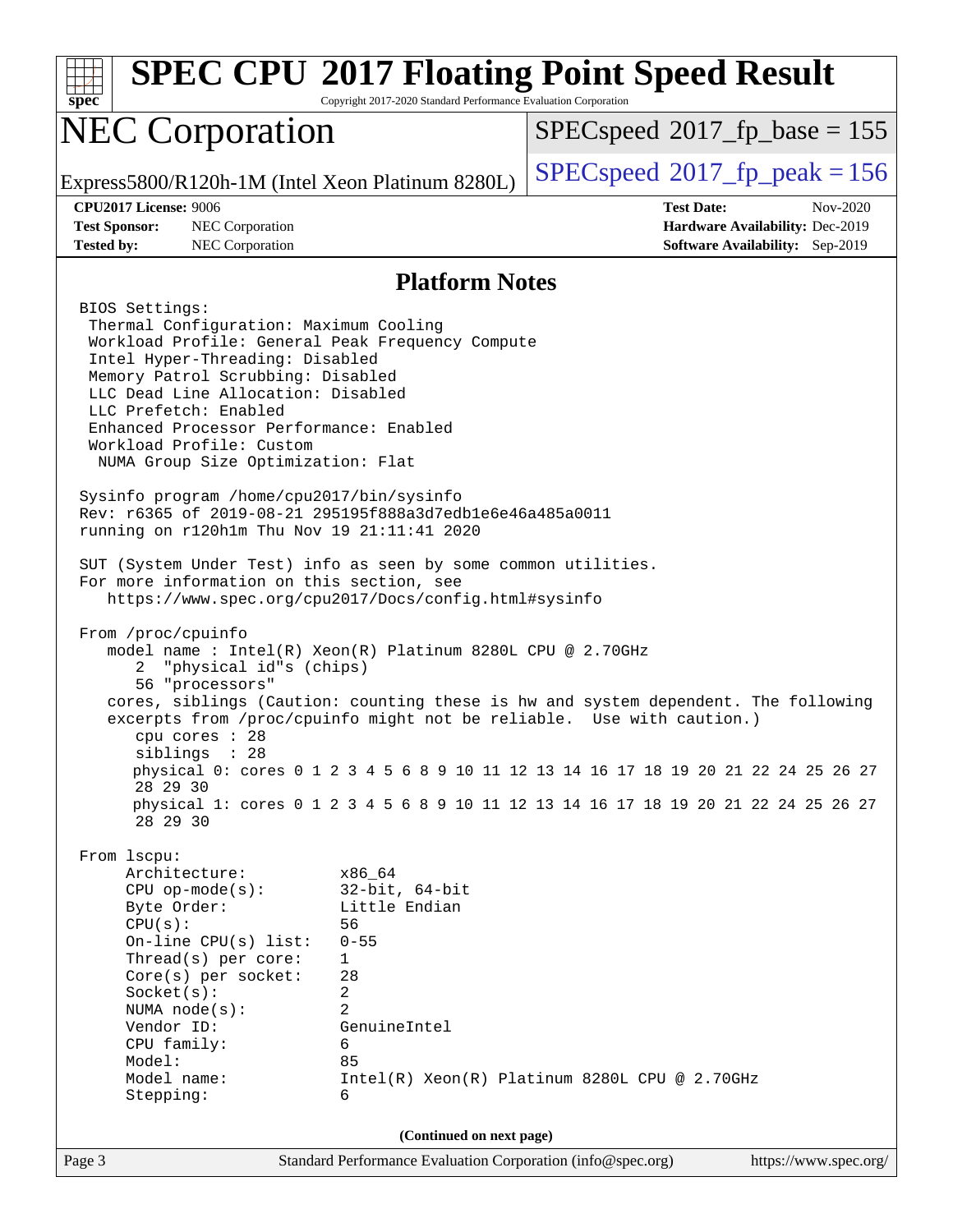

Copyright 2017-2020 Standard Performance Evaluation Corporation

# NEC Corporation

 $SPECspeed*2017_fp\_base = 155$  $SPECspeed*2017_fp\_base = 155$ 

Express5800/R120h-1M (Intel Xeon Platinum 8280L)  $\left|$  [SPECspeed](http://www.spec.org/auto/cpu2017/Docs/result-fields.html#SPECspeed2017fppeak)<sup>®</sup>[2017\\_fp\\_peak = 1](http://www.spec.org/auto/cpu2017/Docs/result-fields.html#SPECspeed2017fppeak)56

**[Test Sponsor:](http://www.spec.org/auto/cpu2017/Docs/result-fields.html#TestSponsor)** NEC Corporation **[Hardware Availability:](http://www.spec.org/auto/cpu2017/Docs/result-fields.html#HardwareAvailability)** Dec-2019 **[Tested by:](http://www.spec.org/auto/cpu2017/Docs/result-fields.html#Testedby)** NEC Corporation **[Software Availability:](http://www.spec.org/auto/cpu2017/Docs/result-fields.html#SoftwareAvailability)** Sep-2019

**[CPU2017 License:](http://www.spec.org/auto/cpu2017/Docs/result-fields.html#CPU2017License)** 9006 **[Test Date:](http://www.spec.org/auto/cpu2017/Docs/result-fields.html#TestDate)** Nov-2020

#### **[Platform Notes \(Continued\)](http://www.spec.org/auto/cpu2017/Docs/result-fields.html#PlatformNotes)**

| CPU MHz:                                                                                                                                                                                                                                                                                                                                                                                                                                                                                                                                                                                                                                                                                                                                                                                                                                                                                                                                                                       | 2700.000                                                                                |  |  |  |  |  |  |
|--------------------------------------------------------------------------------------------------------------------------------------------------------------------------------------------------------------------------------------------------------------------------------------------------------------------------------------------------------------------------------------------------------------------------------------------------------------------------------------------------------------------------------------------------------------------------------------------------------------------------------------------------------------------------------------------------------------------------------------------------------------------------------------------------------------------------------------------------------------------------------------------------------------------------------------------------------------------------------|-----------------------------------------------------------------------------------------|--|--|--|--|--|--|
| BogoMIPS:                                                                                                                                                                                                                                                                                                                                                                                                                                                                                                                                                                                                                                                                                                                                                                                                                                                                                                                                                                      | 5400.00                                                                                 |  |  |  |  |  |  |
| Virtualization:                                                                                                                                                                                                                                                                                                                                                                                                                                                                                                                                                                                                                                                                                                                                                                                                                                                                                                                                                                | $VT - x$                                                                                |  |  |  |  |  |  |
| L1d cache:                                                                                                                                                                                                                                                                                                                                                                                                                                                                                                                                                                                                                                                                                                                                                                                                                                                                                                                                                                     | 32K                                                                                     |  |  |  |  |  |  |
| Lli cache:                                                                                                                                                                                                                                                                                                                                                                                                                                                                                                                                                                                                                                                                                                                                                                                                                                                                                                                                                                     | 32K                                                                                     |  |  |  |  |  |  |
| $L2$ cache:                                                                                                                                                                                                                                                                                                                                                                                                                                                                                                                                                                                                                                                                                                                                                                                                                                                                                                                                                                    | 1024K                                                                                   |  |  |  |  |  |  |
| L3 cache:                                                                                                                                                                                                                                                                                                                                                                                                                                                                                                                                                                                                                                                                                                                                                                                                                                                                                                                                                                      | 39424K                                                                                  |  |  |  |  |  |  |
| NUMA $node0$ $CPU(s):$                                                                                                                                                                                                                                                                                                                                                                                                                                                                                                                                                                                                                                                                                                                                                                                                                                                                                                                                                         | $0 - 27$                                                                                |  |  |  |  |  |  |
| NUMA nodel CPU(s):                                                                                                                                                                                                                                                                                                                                                                                                                                                                                                                                                                                                                                                                                                                                                                                                                                                                                                                                                             | $28 - 55$                                                                               |  |  |  |  |  |  |
| Flags:<br>fpu vme de pse tsc msr pae mce cx8 apic sep mtrr pge mca cmov<br>pat pse36 clflush dts acpi mmx fxsr sse sse2 ss ht tm pbe syscall nx pdpelgb rdtscp<br>lm constant_tsc art arch_perfmon pebs bts rep_good nopl xtopology nonstop_tsc<br>aperfmperf eagerfpu pni pclmulqdq dtes64 monitor ds_cpl vmx smx est tm2 ssse3 sdbg<br>fma cx16 xtpr pdcm pcid dca sse4_1 sse4_2 x2apic movbe popcnt tsc_deadline_timer aes<br>xsave avx f16c rdrand lahf_lm abm 3dnowprefetch epb cat_13 cdp_13 invpcid_single<br>intel_ppin intel_pt ssbd mba ibrs ibpb stibp ibrs_enhanced tpr_shadow vnmi<br>flexpriority ept vpid fsgsbase tsc_adjust bmil hle avx2 smep bmi2 erms invpcid rtm<br>cqm mpx rdt_a avx512f avx512dq rdseed adx smap clflushopt clwb avx512cd avx512bw<br>avx512vl xsaveopt xsavec xgetbvl cqm_llc cqm_occup_llc cqm_mbm_total cqm_mbm_local<br>dtherm ida arat pln pts pku ospke avx512_vnni md_clear spec_ctrl intel_stibp<br>flush_l1d arch_capabilities |                                                                                         |  |  |  |  |  |  |
| /proc/cpuinfo cache data<br>cache size : $39424$ KB                                                                                                                                                                                                                                                                                                                                                                                                                                                                                                                                                                                                                                                                                                                                                                                                                                                                                                                            |                                                                                         |  |  |  |  |  |  |
| physical chip.<br>$available: 2 nodes (0-1)$                                                                                                                                                                                                                                                                                                                                                                                                                                                                                                                                                                                                                                                                                                                                                                                                                                                                                                                                   | From numactl --hardware WARNING: a numactl 'node' might or might not correspond to a    |  |  |  |  |  |  |
| node 0 size: 196264 MB<br>node 0 free: 191621 MB                                                                                                                                                                                                                                                                                                                                                                                                                                                                                                                                                                                                                                                                                                                                                                                                                                                                                                                               | node 0 cpus: 0 1 2 3 4 5 6 7 8 9 10 11 12 13 14 15 16 17 18 19 20 21 22 23 24 25 26 27  |  |  |  |  |  |  |
| 53 54 55                                                                                                                                                                                                                                                                                                                                                                                                                                                                                                                                                                                                                                                                                                                                                                                                                                                                                                                                                                       | node 1 cpus: 28 29 30 31 32 33 34 35 36 37 38 39 40 41 42 43 44 45 46 47 48 49 50 51 52 |  |  |  |  |  |  |
| node 1 size: 196607 MB                                                                                                                                                                                                                                                                                                                                                                                                                                                                                                                                                                                                                                                                                                                                                                                                                                                                                                                                                         |                                                                                         |  |  |  |  |  |  |
| node 1 free: 192021 MB<br>node distances:                                                                                                                                                                                                                                                                                                                                                                                                                                                                                                                                                                                                                                                                                                                                                                                                                                                                                                                                      |                                                                                         |  |  |  |  |  |  |
| node 0 1                                                                                                                                                                                                                                                                                                                                                                                                                                                                                                                                                                                                                                                                                                                                                                                                                                                                                                                                                                       |                                                                                         |  |  |  |  |  |  |
| 0:<br>10 21                                                                                                                                                                                                                                                                                                                                                                                                                                                                                                                                                                                                                                                                                                                                                                                                                                                                                                                                                                    |                                                                                         |  |  |  |  |  |  |
| 1:<br>21 10                                                                                                                                                                                                                                                                                                                                                                                                                                                                                                                                                                                                                                                                                                                                                                                                                                                                                                                                                                    |                                                                                         |  |  |  |  |  |  |
| From /proc/meminfo<br>MemTotal:<br>395920456 kB<br>HugePages_Total:<br>$\Omega$                                                                                                                                                                                                                                                                                                                                                                                                                                                                                                                                                                                                                                                                                                                                                                                                                                                                                                |                                                                                         |  |  |  |  |  |  |
| 2048 kB<br>Hugepagesize:                                                                                                                                                                                                                                                                                                                                                                                                                                                                                                                                                                                                                                                                                                                                                                                                                                                                                                                                                       |                                                                                         |  |  |  |  |  |  |
| From /etc/*release* /etc/*version*<br>os-release:                                                                                                                                                                                                                                                                                                                                                                                                                                                                                                                                                                                                                                                                                                                                                                                                                                                                                                                              |                                                                                         |  |  |  |  |  |  |
|                                                                                                                                                                                                                                                                                                                                                                                                                                                                                                                                                                                                                                                                                                                                                                                                                                                                                                                                                                                | (Continued on next page)                                                                |  |  |  |  |  |  |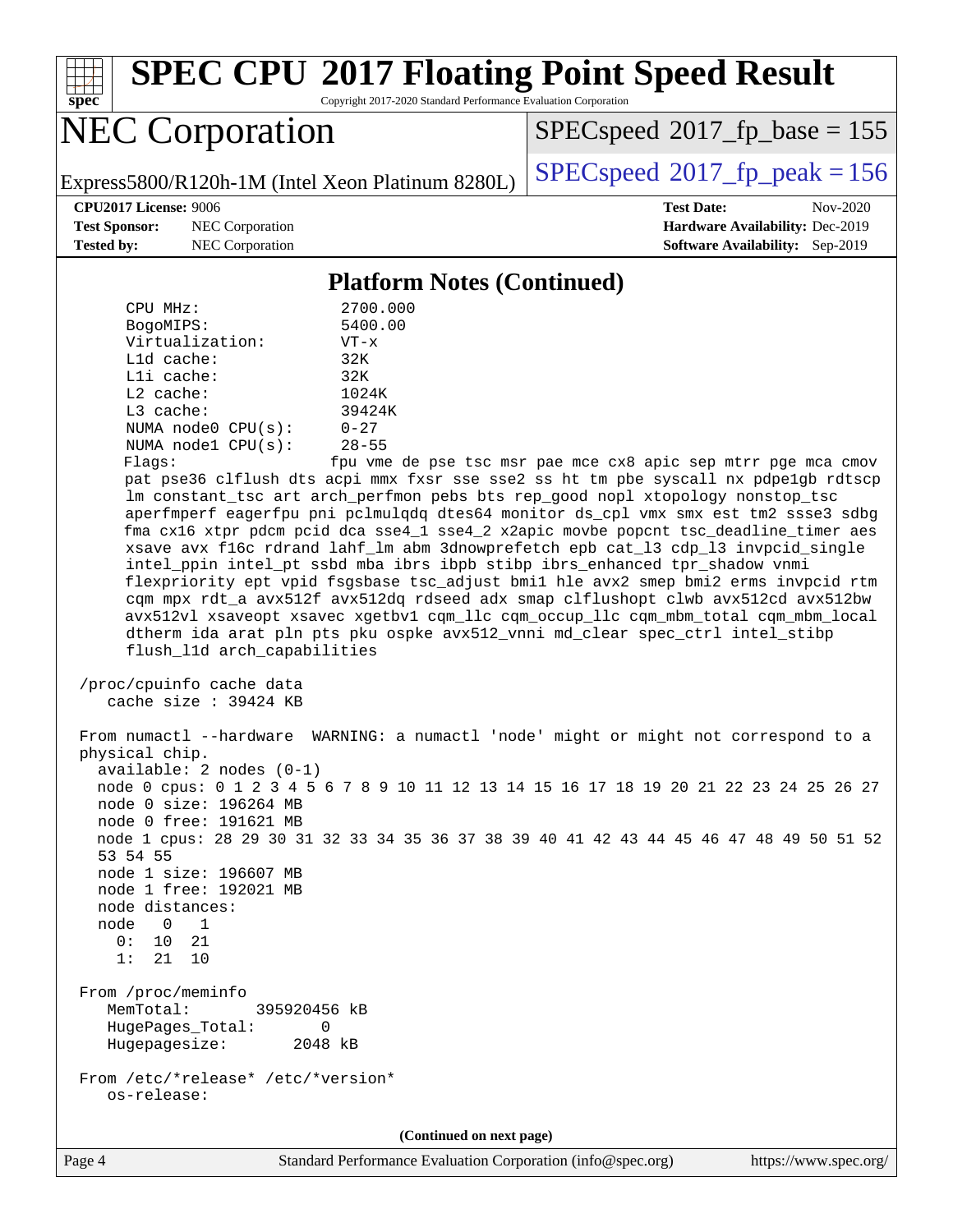**[spec](http://www.spec.org/) [SPEC CPU](http://www.spec.org/auto/cpu2017/Docs/result-fields.html#SPECCPU2017FloatingPointSpeedResult)[2017 Floating Point Speed Result](http://www.spec.org/auto/cpu2017/Docs/result-fields.html#SPECCPU2017FloatingPointSpeedResult)** Copyright 2017-2020 Standard Performance Evaluation Corporation NEC Corporation Express5800/R120h-1M (Intel Xeon Platinum 8280L)  $\vert$  [SPECspeed](http://www.spec.org/auto/cpu2017/Docs/result-fields.html#SPECspeed2017fppeak)®[2017\\_fp\\_peak = 1](http://www.spec.org/auto/cpu2017/Docs/result-fields.html#SPECspeed2017fppeak)56  $SPEC speed^{\circ}2017\_fp\_base = 155$ **[CPU2017 License:](http://www.spec.org/auto/cpu2017/Docs/result-fields.html#CPU2017License)** 9006 **[Test Date:](http://www.spec.org/auto/cpu2017/Docs/result-fields.html#TestDate)** Nov-2020 **[Test Sponsor:](http://www.spec.org/auto/cpu2017/Docs/result-fields.html#TestSponsor)** NEC Corporation **[Hardware Availability:](http://www.spec.org/auto/cpu2017/Docs/result-fields.html#HardwareAvailability)** Dec-2019 **[Tested by:](http://www.spec.org/auto/cpu2017/Docs/result-fields.html#Testedby)** NEC Corporation **[Software Availability:](http://www.spec.org/auto/cpu2017/Docs/result-fields.html#SoftwareAvailability)** Sep-2019 **[Platform Notes \(Continued\)](http://www.spec.org/auto/cpu2017/Docs/result-fields.html#PlatformNotes)** NAME="Red Hat Enterprise Linux Server" VERSION="7.7 (Maipo)" ID="rhel" ID\_LIKE="fedora" VARIANT="Server" VARIANT\_ID="server" VERSION\_ID="7.7" PRETTY\_NAME="Red Hat Enterprise Linux Server 7.7 (Maipo)" redhat-release: Red Hat Enterprise Linux Server release 7.7 (Maipo) system-release: Red Hat Enterprise Linux Server release 7.7 (Maipo) system-release-cpe: cpe:/o:redhat:enterprise\_linux:7.7:ga:server uname -a: Linux r120h1m 3.10.0-1062.1.1.el7.x86\_64 #1 SMP Tue Aug 13 18:39:59 UTC 2019 x86\_64 x86\_64 x86\_64 GNU/Linux Kernel self-reported vulnerability status: CVE-2018-3620 (L1 Terminal Fault): Not affected Microarchitectural Data Sampling: Not affected CVE-2017-5754 (Meltdown): Not affected CVE-2018-3639 (Speculative Store Bypass): Mitigation: Speculative Store Bypass disabled via prctl and seccomp CVE-2017-5753 (Spectre variant 1): Mitigation: Load fences, usercopy/swapgs barriers and \_\_user pointer sanitization CVE-2017-5715 (Spectre variant 2): Mitigation: Full retpoline, IBPB run-level 3 Nov 19 21:06 SPEC is set to: /home/cpu2017<br>Filesystem Type Size Type Size Used Avail Use% Mounted on /dev/sda3 ext4 908G 255G 608G 30% / From /sys/devices/virtual/dmi/id BIOS: NEC U32 03/09/2020 Vendor: NEC Product: Express5800/R120h-1M Serial: JPN0084094 Additional information from dmidecode follows. WARNING: Use caution when you interpret

 this section. The 'dmidecode' program reads system data which is "intended to allow hardware to be accurately determined", but the intent may not be met, as there are frequent changes to hardware, firmware, and the "DMTF SMBIOS" standard. Memory:

24x HPE P03050-091 16 GB 2 rank 2933

(End of data from sysinfo program)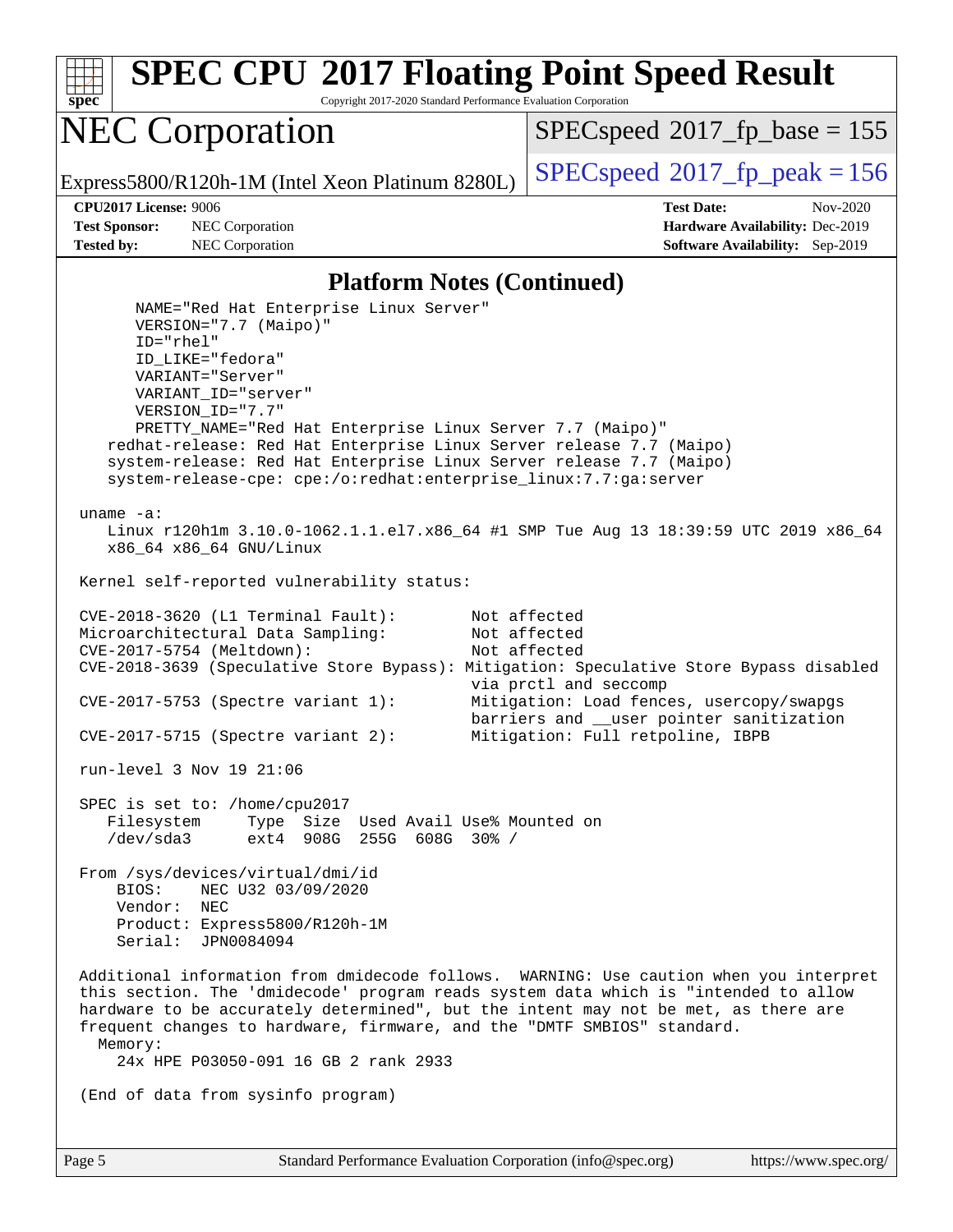| <b>SPEC CPU®2017 Floating Point Speed Result</b><br>Copyright 2017-2020 Standard Performance Evaluation Corporation<br>$spec^*$                                                                                                                                                                                                                                                                                                                                                                                                                                      |                                                                                                            |  |  |  |  |
|----------------------------------------------------------------------------------------------------------------------------------------------------------------------------------------------------------------------------------------------------------------------------------------------------------------------------------------------------------------------------------------------------------------------------------------------------------------------------------------------------------------------------------------------------------------------|------------------------------------------------------------------------------------------------------------|--|--|--|--|
| <b>NEC Corporation</b>                                                                                                                                                                                                                                                                                                                                                                                                                                                                                                                                               | $SPEC speed^{\circ}2017$ fp base = 155                                                                     |  |  |  |  |
| Express5800/R120h-1M (Intel Xeon Platinum 8280L)                                                                                                                                                                                                                                                                                                                                                                                                                                                                                                                     | $SPEC speed^{\circ}2017$ fp peak = 156                                                                     |  |  |  |  |
| CPU2017 License: 9006<br><b>Test Sponsor:</b><br><b>NEC</b> Corporation<br>NEC Corporation<br><b>Tested by:</b>                                                                                                                                                                                                                                                                                                                                                                                                                                                      | <b>Test Date:</b><br>Nov-2020<br>Hardware Availability: Dec-2019<br><b>Software Availability:</b> Sep-2019 |  |  |  |  |
| <b>Compiler Version Notes</b>                                                                                                                                                                                                                                                                                                                                                                                                                                                                                                                                        |                                                                                                            |  |  |  |  |
| 619.1bm_s(base, peak) 638.imagick_s(base, peak)<br>C<br>644.nab_s(base, peak)                                                                                                                                                                                                                                                                                                                                                                                                                                                                                        | =======================                                                                                    |  |  |  |  |
| Intel(R) C Intel(R) 64 Compiler for applications running on Intel(R) 64,<br>Version 19.0.4.227 Build 20190416<br>Copyright (C) 1985-2019 Intel Corporation. All rights reserved.                                                                                                                                                                                                                                                                                                                                                                                     |                                                                                                            |  |  |  |  |
| C++, C, Fortran   607.cactuBSSN_s(base, peak)                                                                                                                                                                                                                                                                                                                                                                                                                                                                                                                        |                                                                                                            |  |  |  |  |
| Intel(R) $C++$ Intel(R) 64 Compiler for applications running on Intel(R) 64,<br>Version 19.0.4.227 Build 20190416<br>Copyright (C) 1985-2019 Intel Corporation. All rights reserved.<br>Intel(R) C Intel(R) 64 Compiler for applications running on Intel(R) 64,<br>Version 19.0.4.227 Build 20190416<br>Copyright (C) 1985-2019 Intel Corporation. All rights reserved.<br>$Intel(R)$ Fortran Intel(R) 64 Compiler for applications running on Intel(R)<br>64, Version 19.0.4.227 Build 20190416<br>Copyright (C) 1985-2019 Intel Corporation. All rights reserved. |                                                                                                            |  |  |  |  |
| 603.bwaves_s(base, peak) 649.fotonik3d_s(base, peak)<br>Fortran<br>654.roms_s(base, peak)                                                                                                                                                                                                                                                                                                                                                                                                                                                                            |                                                                                                            |  |  |  |  |
| $Intel(R)$ Fortran Intel(R) 64 Compiler for applications running on Intel(R)<br>64, Version 19.0.4.227 Build 20190416<br>Copyright (C) 1985-2019 Intel Corporation. All rights reserved.                                                                                                                                                                                                                                                                                                                                                                             |                                                                                                            |  |  |  |  |
| Fortran, C [621.wrf_s(base, peak) 627.cam4_s(base, peak)<br>$  628.pop2_s(base, peak)$                                                                                                                                                                                                                                                                                                                                                                                                                                                                               |                                                                                                            |  |  |  |  |
| $Intel(R)$ Fortran Intel(R) 64 Compiler for applications running on Intel(R)<br>64, Version 19.0.4.227 Build 20190416<br>Copyright (C) 1985-2019 Intel Corporation. All rights reserved.<br>Intel(R) C Intel(R) 64 Compiler for applications running on Intel(R) 64,<br>Version 19.0.4.227 Build 20190416<br>Copyright (C) 1985-2019 Intel Corporation. All rights reserved.                                                                                                                                                                                         |                                                                                                            |  |  |  |  |
|                                                                                                                                                                                                                                                                                                                                                                                                                                                                                                                                                                      |                                                                                                            |  |  |  |  |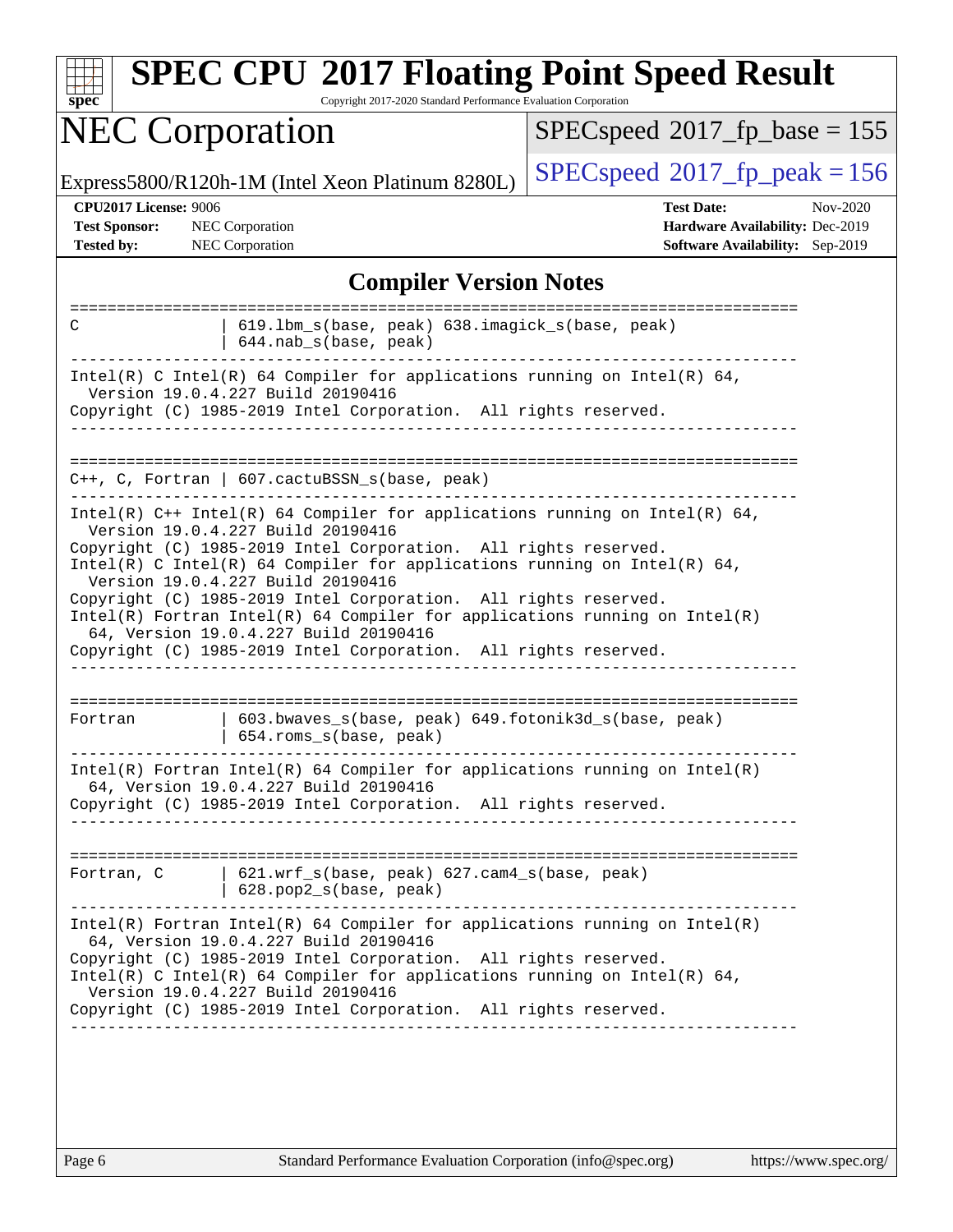

Copyright 2017-2020 Standard Performance Evaluation Corporation

# NEC Corporation

[SPECspeed](http://www.spec.org/auto/cpu2017/Docs/result-fields.html#SPECspeed2017fpbase)<sup>®</sup>2017 fp base = 155

Express5800/R120h-1M (Intel Xeon Platinum 8280L)  $\left|$  [SPECspeed](http://www.spec.org/auto/cpu2017/Docs/result-fields.html#SPECspeed2017fppeak)®[2017\\_fp\\_peak = 1](http://www.spec.org/auto/cpu2017/Docs/result-fields.html#SPECspeed2017fppeak)56

**[Test Sponsor:](http://www.spec.org/auto/cpu2017/Docs/result-fields.html#TestSponsor)** NEC Corporation **[Hardware Availability:](http://www.spec.org/auto/cpu2017/Docs/result-fields.html#HardwareAvailability)** Dec-2019 **[Tested by:](http://www.spec.org/auto/cpu2017/Docs/result-fields.html#Testedby)** NEC Corporation **[Software Availability:](http://www.spec.org/auto/cpu2017/Docs/result-fields.html#SoftwareAvailability)** Sep-2019

**[CPU2017 License:](http://www.spec.org/auto/cpu2017/Docs/result-fields.html#CPU2017License)** 9006 **[Test Date:](http://www.spec.org/auto/cpu2017/Docs/result-fields.html#TestDate)** Nov-2020

## **[Base Compiler Invocation](http://www.spec.org/auto/cpu2017/Docs/result-fields.html#BaseCompilerInvocation)**

[C benchmarks:](http://www.spec.org/auto/cpu2017/Docs/result-fields.html#Cbenchmarks) [icc -m64 -std=c11](http://www.spec.org/cpu2017/results/res2020q4/cpu2017-20201123-24438.flags.html#user_CCbase_intel_icc_64bit_c11_33ee0cdaae7deeeab2a9725423ba97205ce30f63b9926c2519791662299b76a0318f32ddfffdc46587804de3178b4f9328c46fa7c2b0cd779d7a61945c91cd35)

[Fortran benchmarks](http://www.spec.org/auto/cpu2017/Docs/result-fields.html#Fortranbenchmarks): [ifort -m64](http://www.spec.org/cpu2017/results/res2020q4/cpu2017-20201123-24438.flags.html#user_FCbase_intel_ifort_64bit_24f2bb282fbaeffd6157abe4f878425411749daecae9a33200eee2bee2fe76f3b89351d69a8130dd5949958ce389cf37ff59a95e7a40d588e8d3a57e0c3fd751)

[Benchmarks using both Fortran and C:](http://www.spec.org/auto/cpu2017/Docs/result-fields.html#BenchmarksusingbothFortranandC) [ifort -m64](http://www.spec.org/cpu2017/results/res2020q4/cpu2017-20201123-24438.flags.html#user_CC_FCbase_intel_ifort_64bit_24f2bb282fbaeffd6157abe4f878425411749daecae9a33200eee2bee2fe76f3b89351d69a8130dd5949958ce389cf37ff59a95e7a40d588e8d3a57e0c3fd751) [icc -m64 -std=c11](http://www.spec.org/cpu2017/results/res2020q4/cpu2017-20201123-24438.flags.html#user_CC_FCbase_intel_icc_64bit_c11_33ee0cdaae7deeeab2a9725423ba97205ce30f63b9926c2519791662299b76a0318f32ddfffdc46587804de3178b4f9328c46fa7c2b0cd779d7a61945c91cd35)

[Benchmarks using Fortran, C, and C++:](http://www.spec.org/auto/cpu2017/Docs/result-fields.html#BenchmarksusingFortranCandCXX) [icpc -m64](http://www.spec.org/cpu2017/results/res2020q4/cpu2017-20201123-24438.flags.html#user_CC_CXX_FCbase_intel_icpc_64bit_4ecb2543ae3f1412ef961e0650ca070fec7b7afdcd6ed48761b84423119d1bf6bdf5cad15b44d48e7256388bc77273b966e5eb805aefd121eb22e9299b2ec9d9) [icc -m64 -std=c11](http://www.spec.org/cpu2017/results/res2020q4/cpu2017-20201123-24438.flags.html#user_CC_CXX_FCbase_intel_icc_64bit_c11_33ee0cdaae7deeeab2a9725423ba97205ce30f63b9926c2519791662299b76a0318f32ddfffdc46587804de3178b4f9328c46fa7c2b0cd779d7a61945c91cd35) [ifort -m64](http://www.spec.org/cpu2017/results/res2020q4/cpu2017-20201123-24438.flags.html#user_CC_CXX_FCbase_intel_ifort_64bit_24f2bb282fbaeffd6157abe4f878425411749daecae9a33200eee2bee2fe76f3b89351d69a8130dd5949958ce389cf37ff59a95e7a40d588e8d3a57e0c3fd751)

## **[Base Portability Flags](http://www.spec.org/auto/cpu2017/Docs/result-fields.html#BasePortabilityFlags)**

 603.bwaves\_s: [-DSPEC\\_LP64](http://www.spec.org/cpu2017/results/res2020q4/cpu2017-20201123-24438.flags.html#suite_basePORTABILITY603_bwaves_s_DSPEC_LP64) 607.cactuBSSN\_s: [-DSPEC\\_LP64](http://www.spec.org/cpu2017/results/res2020q4/cpu2017-20201123-24438.flags.html#suite_basePORTABILITY607_cactuBSSN_s_DSPEC_LP64) 619.lbm\_s: [-DSPEC\\_LP64](http://www.spec.org/cpu2017/results/res2020q4/cpu2017-20201123-24438.flags.html#suite_basePORTABILITY619_lbm_s_DSPEC_LP64) 621.wrf\_s: [-DSPEC\\_LP64](http://www.spec.org/cpu2017/results/res2020q4/cpu2017-20201123-24438.flags.html#suite_basePORTABILITY621_wrf_s_DSPEC_LP64) [-DSPEC\\_CASE\\_FLAG](http://www.spec.org/cpu2017/results/res2020q4/cpu2017-20201123-24438.flags.html#b621.wrf_s_baseCPORTABILITY_DSPEC_CASE_FLAG) [-convert big\\_endian](http://www.spec.org/cpu2017/results/res2020q4/cpu2017-20201123-24438.flags.html#user_baseFPORTABILITY621_wrf_s_convert_big_endian_c3194028bc08c63ac5d04de18c48ce6d347e4e562e8892b8bdbdc0214820426deb8554edfa529a3fb25a586e65a3d812c835984020483e7e73212c4d31a38223) 627.cam4\_s: [-DSPEC\\_LP64](http://www.spec.org/cpu2017/results/res2020q4/cpu2017-20201123-24438.flags.html#suite_basePORTABILITY627_cam4_s_DSPEC_LP64) [-DSPEC\\_CASE\\_FLAG](http://www.spec.org/cpu2017/results/res2020q4/cpu2017-20201123-24438.flags.html#b627.cam4_s_baseCPORTABILITY_DSPEC_CASE_FLAG) 628.pop2\_s: [-DSPEC\\_LP64](http://www.spec.org/cpu2017/results/res2020q4/cpu2017-20201123-24438.flags.html#suite_basePORTABILITY628_pop2_s_DSPEC_LP64) [-DSPEC\\_CASE\\_FLAG](http://www.spec.org/cpu2017/results/res2020q4/cpu2017-20201123-24438.flags.html#b628.pop2_s_baseCPORTABILITY_DSPEC_CASE_FLAG) [-convert big\\_endian](http://www.spec.org/cpu2017/results/res2020q4/cpu2017-20201123-24438.flags.html#user_baseFPORTABILITY628_pop2_s_convert_big_endian_c3194028bc08c63ac5d04de18c48ce6d347e4e562e8892b8bdbdc0214820426deb8554edfa529a3fb25a586e65a3d812c835984020483e7e73212c4d31a38223) [-assume byterecl](http://www.spec.org/cpu2017/results/res2020q4/cpu2017-20201123-24438.flags.html#user_baseFPORTABILITY628_pop2_s_assume_byterecl_7e47d18b9513cf18525430bbf0f2177aa9bf368bc7a059c09b2c06a34b53bd3447c950d3f8d6c70e3faf3a05c8557d66a5798b567902e8849adc142926523472) 638.imagick\_s: [-DSPEC\\_LP64](http://www.spec.org/cpu2017/results/res2020q4/cpu2017-20201123-24438.flags.html#suite_basePORTABILITY638_imagick_s_DSPEC_LP64) 644.nab\_s: [-DSPEC\\_LP64](http://www.spec.org/cpu2017/results/res2020q4/cpu2017-20201123-24438.flags.html#suite_basePORTABILITY644_nab_s_DSPEC_LP64) 649.fotonik3d\_s: [-DSPEC\\_LP64](http://www.spec.org/cpu2017/results/res2020q4/cpu2017-20201123-24438.flags.html#suite_basePORTABILITY649_fotonik3d_s_DSPEC_LP64) 654.roms\_s: [-DSPEC\\_LP64](http://www.spec.org/cpu2017/results/res2020q4/cpu2017-20201123-24438.flags.html#suite_basePORTABILITY654_roms_s_DSPEC_LP64)

## **[Base Optimization Flags](http://www.spec.org/auto/cpu2017/Docs/result-fields.html#BaseOptimizationFlags)**

#### [C benchmarks](http://www.spec.org/auto/cpu2017/Docs/result-fields.html#Cbenchmarks): [-xCORE-AVX512](http://www.spec.org/cpu2017/results/res2020q4/cpu2017-20201123-24438.flags.html#user_CCbase_f-xCORE-AVX512) [-ipo](http://www.spec.org/cpu2017/results/res2020q4/cpu2017-20201123-24438.flags.html#user_CCbase_f-ipo) [-O3](http://www.spec.org/cpu2017/results/res2020q4/cpu2017-20201123-24438.flags.html#user_CCbase_f-O3) [-no-prec-div](http://www.spec.org/cpu2017/results/res2020q4/cpu2017-20201123-24438.flags.html#user_CCbase_f-no-prec-div) [-qopt-prefetch](http://www.spec.org/cpu2017/results/res2020q4/cpu2017-20201123-24438.flags.html#user_CCbase_f-qopt-prefetch) [-ffinite-math-only](http://www.spec.org/cpu2017/results/res2020q4/cpu2017-20201123-24438.flags.html#user_CCbase_f_finite_math_only_cb91587bd2077682c4b38af759c288ed7c732db004271a9512da14a4f8007909a5f1427ecbf1a0fb78ff2a814402c6114ac565ca162485bbcae155b5e4258871) [-qopt-mem-layout-trans=4](http://www.spec.org/cpu2017/results/res2020q4/cpu2017-20201123-24438.flags.html#user_CCbase_f-qopt-mem-layout-trans_fa39e755916c150a61361b7846f310bcdf6f04e385ef281cadf3647acec3f0ae266d1a1d22d972a7087a248fd4e6ca390a3634700869573d231a252c784941a8) [-qopenmp](http://www.spec.org/cpu2017/results/res2020q4/cpu2017-20201123-24438.flags.html#user_CCbase_qopenmp_16be0c44f24f464004c6784a7acb94aca937f053568ce72f94b139a11c7c168634a55f6653758ddd83bcf7b8463e8028bb0b48b77bcddc6b78d5d95bb1df2967) [-DSPEC\\_OPENMP](http://www.spec.org/cpu2017/results/res2020q4/cpu2017-20201123-24438.flags.html#suite_CCbase_DSPEC_OPENMP) [Fortran benchmarks](http://www.spec.org/auto/cpu2017/Docs/result-fields.html#Fortranbenchmarks): -DSPEC OPENMP [-xCORE-AVX512](http://www.spec.org/cpu2017/results/res2020q4/cpu2017-20201123-24438.flags.html#user_FCbase_f-xCORE-AVX512) [-ipo](http://www.spec.org/cpu2017/results/res2020q4/cpu2017-20201123-24438.flags.html#user_FCbase_f-ipo) [-O3](http://www.spec.org/cpu2017/results/res2020q4/cpu2017-20201123-24438.flags.html#user_FCbase_f-O3) [-no-prec-div](http://www.spec.org/cpu2017/results/res2020q4/cpu2017-20201123-24438.flags.html#user_FCbase_f-no-prec-div) [-qopt-prefetch](http://www.spec.org/cpu2017/results/res2020q4/cpu2017-20201123-24438.flags.html#user_FCbase_f-qopt-prefetch) [-ffinite-math-only](http://www.spec.org/cpu2017/results/res2020q4/cpu2017-20201123-24438.flags.html#user_FCbase_f_finite_math_only_cb91587bd2077682c4b38af759c288ed7c732db004271a9512da14a4f8007909a5f1427ecbf1a0fb78ff2a814402c6114ac565ca162485bbcae155b5e4258871) [-qopt-mem-layout-trans=4](http://www.spec.org/cpu2017/results/res2020q4/cpu2017-20201123-24438.flags.html#user_FCbase_f-qopt-mem-layout-trans_fa39e755916c150a61361b7846f310bcdf6f04e385ef281cadf3647acec3f0ae266d1a1d22d972a7087a248fd4e6ca390a3634700869573d231a252c784941a8) [-qopenmp](http://www.spec.org/cpu2017/results/res2020q4/cpu2017-20201123-24438.flags.html#user_FCbase_qopenmp_16be0c44f24f464004c6784a7acb94aca937f053568ce72f94b139a11c7c168634a55f6653758ddd83bcf7b8463e8028bb0b48b77bcddc6b78d5d95bb1df2967) [-nostandard-realloc-lhs](http://www.spec.org/cpu2017/results/res2020q4/cpu2017-20201123-24438.flags.html#user_FCbase_f_2003_std_realloc_82b4557e90729c0f113870c07e44d33d6f5a304b4f63d4c15d2d0f1fab99f5daaed73bdb9275d9ae411527f28b936061aa8b9c8f2d63842963b95c9dd6426b8a) [Benchmarks using both Fortran and C](http://www.spec.org/auto/cpu2017/Docs/result-fields.html#BenchmarksusingbothFortranandC): [-xCORE-AVX512](http://www.spec.org/cpu2017/results/res2020q4/cpu2017-20201123-24438.flags.html#user_CC_FCbase_f-xCORE-AVX512) [-ipo](http://www.spec.org/cpu2017/results/res2020q4/cpu2017-20201123-24438.flags.html#user_CC_FCbase_f-ipo) [-O3](http://www.spec.org/cpu2017/results/res2020q4/cpu2017-20201123-24438.flags.html#user_CC_FCbase_f-O3) [-no-prec-div](http://www.spec.org/cpu2017/results/res2020q4/cpu2017-20201123-24438.flags.html#user_CC_FCbase_f-no-prec-div) [-qopt-prefetch](http://www.spec.org/cpu2017/results/res2020q4/cpu2017-20201123-24438.flags.html#user_CC_FCbase_f-qopt-prefetch) [-ffinite-math-only](http://www.spec.org/cpu2017/results/res2020q4/cpu2017-20201123-24438.flags.html#user_CC_FCbase_f_finite_math_only_cb91587bd2077682c4b38af759c288ed7c732db004271a9512da14a4f8007909a5f1427ecbf1a0fb78ff2a814402c6114ac565ca162485bbcae155b5e4258871) [-qopt-mem-layout-trans=4](http://www.spec.org/cpu2017/results/res2020q4/cpu2017-20201123-24438.flags.html#user_CC_FCbase_f-qopt-mem-layout-trans_fa39e755916c150a61361b7846f310bcdf6f04e385ef281cadf3647acec3f0ae266d1a1d22d972a7087a248fd4e6ca390a3634700869573d231a252c784941a8) [-qopenmp](http://www.spec.org/cpu2017/results/res2020q4/cpu2017-20201123-24438.flags.html#user_CC_FCbase_qopenmp_16be0c44f24f464004c6784a7acb94aca937f053568ce72f94b139a11c7c168634a55f6653758ddd83bcf7b8463e8028bb0b48b77bcddc6b78d5d95bb1df2967) [-DSPEC\\_OPENMP](http://www.spec.org/cpu2017/results/res2020q4/cpu2017-20201123-24438.flags.html#suite_CC_FCbase_DSPEC_OPENMP) [-nostandard-realloc-lhs](http://www.spec.org/cpu2017/results/res2020q4/cpu2017-20201123-24438.flags.html#user_CC_FCbase_f_2003_std_realloc_82b4557e90729c0f113870c07e44d33d6f5a304b4f63d4c15d2d0f1fab99f5daaed73bdb9275d9ae411527f28b936061aa8b9c8f2d63842963b95c9dd6426b8a) **(Continued on next page)**

Page 7 Standard Performance Evaluation Corporation [\(info@spec.org\)](mailto:info@spec.org) <https://www.spec.org/>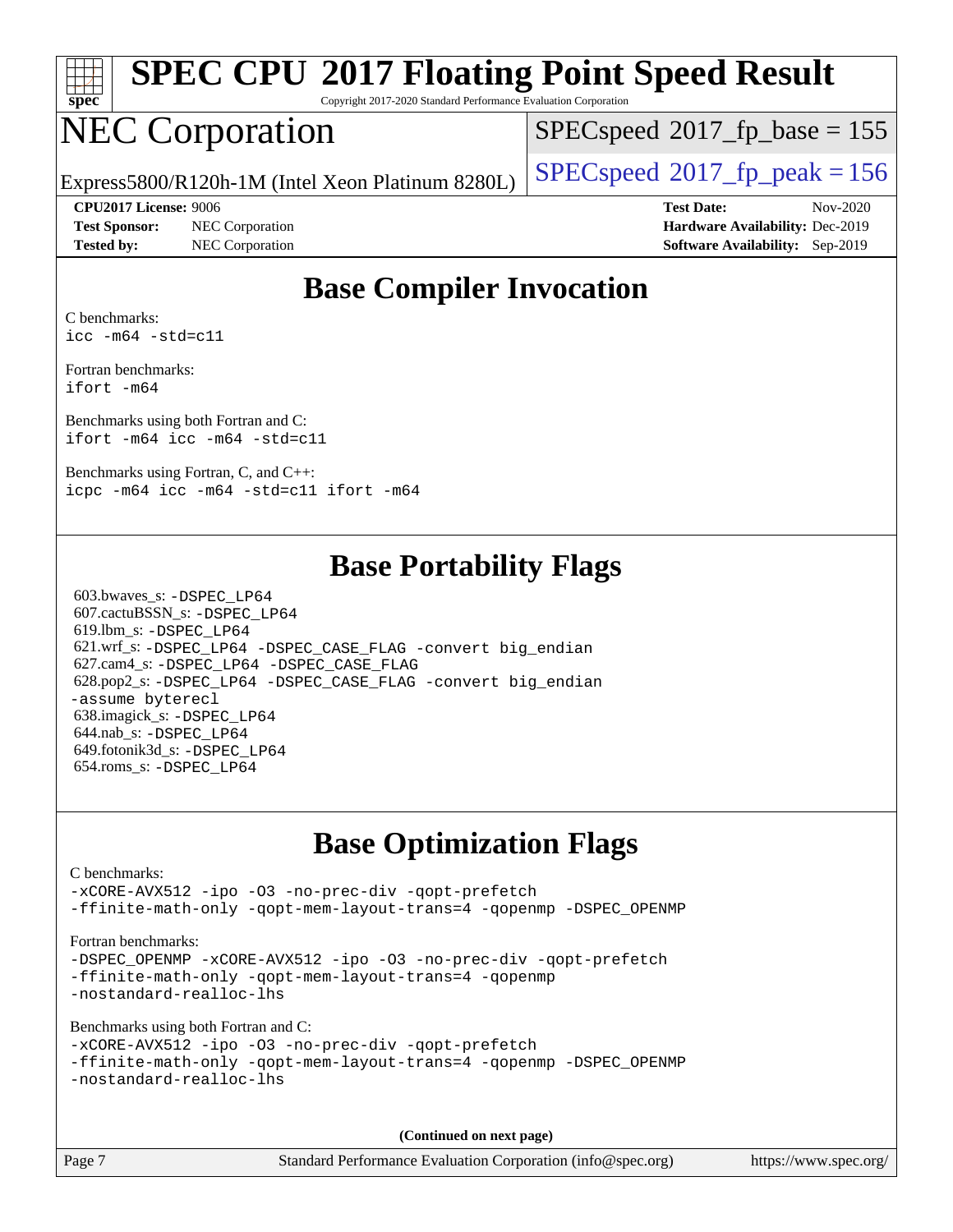

Copyright 2017-2020 Standard Performance Evaluation Corporation

# NEC Corporation

[SPECspeed](http://www.spec.org/auto/cpu2017/Docs/result-fields.html#SPECspeed2017fpbase)<sup>®</sup>2017 fp base = 155

Express5800/R120h-1M (Intel Xeon Platinum 8280L)  $\left|$  [SPECspeed](http://www.spec.org/auto/cpu2017/Docs/result-fields.html#SPECspeed2017fppeak)®[2017\\_fp\\_peak = 1](http://www.spec.org/auto/cpu2017/Docs/result-fields.html#SPECspeed2017fppeak)56

**[Tested by:](http://www.spec.org/auto/cpu2017/Docs/result-fields.html#Testedby)** NEC Corporation **[Software Availability:](http://www.spec.org/auto/cpu2017/Docs/result-fields.html#SoftwareAvailability)** Sep-2019

**[CPU2017 License:](http://www.spec.org/auto/cpu2017/Docs/result-fields.html#CPU2017License)** 9006 **[Test Date:](http://www.spec.org/auto/cpu2017/Docs/result-fields.html#TestDate)** Nov-2020 **[Test Sponsor:](http://www.spec.org/auto/cpu2017/Docs/result-fields.html#TestSponsor)** NEC Corporation **[Hardware Availability:](http://www.spec.org/auto/cpu2017/Docs/result-fields.html#HardwareAvailability)** Dec-2019

# **[Base Optimization Flags \(Continued\)](http://www.spec.org/auto/cpu2017/Docs/result-fields.html#BaseOptimizationFlags)**

[Benchmarks using Fortran, C, and C++:](http://www.spec.org/auto/cpu2017/Docs/result-fields.html#BenchmarksusingFortranCandCXX)

[-xCORE-AVX512](http://www.spec.org/cpu2017/results/res2020q4/cpu2017-20201123-24438.flags.html#user_CC_CXX_FCbase_f-xCORE-AVX512) [-ipo](http://www.spec.org/cpu2017/results/res2020q4/cpu2017-20201123-24438.flags.html#user_CC_CXX_FCbase_f-ipo) [-O3](http://www.spec.org/cpu2017/results/res2020q4/cpu2017-20201123-24438.flags.html#user_CC_CXX_FCbase_f-O3) [-no-prec-div](http://www.spec.org/cpu2017/results/res2020q4/cpu2017-20201123-24438.flags.html#user_CC_CXX_FCbase_f-no-prec-div) [-qopt-prefetch](http://www.spec.org/cpu2017/results/res2020q4/cpu2017-20201123-24438.flags.html#user_CC_CXX_FCbase_f-qopt-prefetch)

[-ffinite-math-only](http://www.spec.org/cpu2017/results/res2020q4/cpu2017-20201123-24438.flags.html#user_CC_CXX_FCbase_f_finite_math_only_cb91587bd2077682c4b38af759c288ed7c732db004271a9512da14a4f8007909a5f1427ecbf1a0fb78ff2a814402c6114ac565ca162485bbcae155b5e4258871) [-qopt-mem-layout-trans=4](http://www.spec.org/cpu2017/results/res2020q4/cpu2017-20201123-24438.flags.html#user_CC_CXX_FCbase_f-qopt-mem-layout-trans_fa39e755916c150a61361b7846f310bcdf6f04e385ef281cadf3647acec3f0ae266d1a1d22d972a7087a248fd4e6ca390a3634700869573d231a252c784941a8) [-qopenmp](http://www.spec.org/cpu2017/results/res2020q4/cpu2017-20201123-24438.flags.html#user_CC_CXX_FCbase_qopenmp_16be0c44f24f464004c6784a7acb94aca937f053568ce72f94b139a11c7c168634a55f6653758ddd83bcf7b8463e8028bb0b48b77bcddc6b78d5d95bb1df2967) [-DSPEC\\_OPENMP](http://www.spec.org/cpu2017/results/res2020q4/cpu2017-20201123-24438.flags.html#suite_CC_CXX_FCbase_DSPEC_OPENMP) [-nostandard-realloc-lhs](http://www.spec.org/cpu2017/results/res2020q4/cpu2017-20201123-24438.flags.html#user_CC_CXX_FCbase_f_2003_std_realloc_82b4557e90729c0f113870c07e44d33d6f5a304b4f63d4c15d2d0f1fab99f5daaed73bdb9275d9ae411527f28b936061aa8b9c8f2d63842963b95c9dd6426b8a)

**[Peak Compiler Invocation](http://www.spec.org/auto/cpu2017/Docs/result-fields.html#PeakCompilerInvocation)**

[C benchmarks](http://www.spec.org/auto/cpu2017/Docs/result-fields.html#Cbenchmarks): [icc -m64 -std=c11](http://www.spec.org/cpu2017/results/res2020q4/cpu2017-20201123-24438.flags.html#user_CCpeak_intel_icc_64bit_c11_33ee0cdaae7deeeab2a9725423ba97205ce30f63b9926c2519791662299b76a0318f32ddfffdc46587804de3178b4f9328c46fa7c2b0cd779d7a61945c91cd35)

[Fortran benchmarks](http://www.spec.org/auto/cpu2017/Docs/result-fields.html#Fortranbenchmarks): [ifort -m64](http://www.spec.org/cpu2017/results/res2020q4/cpu2017-20201123-24438.flags.html#user_FCpeak_intel_ifort_64bit_24f2bb282fbaeffd6157abe4f878425411749daecae9a33200eee2bee2fe76f3b89351d69a8130dd5949958ce389cf37ff59a95e7a40d588e8d3a57e0c3fd751)

[Benchmarks using both Fortran and C](http://www.spec.org/auto/cpu2017/Docs/result-fields.html#BenchmarksusingbothFortranandC): [ifort -m64](http://www.spec.org/cpu2017/results/res2020q4/cpu2017-20201123-24438.flags.html#user_CC_FCpeak_intel_ifort_64bit_24f2bb282fbaeffd6157abe4f878425411749daecae9a33200eee2bee2fe76f3b89351d69a8130dd5949958ce389cf37ff59a95e7a40d588e8d3a57e0c3fd751) [icc -m64 -std=c11](http://www.spec.org/cpu2017/results/res2020q4/cpu2017-20201123-24438.flags.html#user_CC_FCpeak_intel_icc_64bit_c11_33ee0cdaae7deeeab2a9725423ba97205ce30f63b9926c2519791662299b76a0318f32ddfffdc46587804de3178b4f9328c46fa7c2b0cd779d7a61945c91cd35)

[Benchmarks using Fortran, C, and C++:](http://www.spec.org/auto/cpu2017/Docs/result-fields.html#BenchmarksusingFortranCandCXX) [icpc -m64](http://www.spec.org/cpu2017/results/res2020q4/cpu2017-20201123-24438.flags.html#user_CC_CXX_FCpeak_intel_icpc_64bit_4ecb2543ae3f1412ef961e0650ca070fec7b7afdcd6ed48761b84423119d1bf6bdf5cad15b44d48e7256388bc77273b966e5eb805aefd121eb22e9299b2ec9d9) [icc -m64 -std=c11](http://www.spec.org/cpu2017/results/res2020q4/cpu2017-20201123-24438.flags.html#user_CC_CXX_FCpeak_intel_icc_64bit_c11_33ee0cdaae7deeeab2a9725423ba97205ce30f63b9926c2519791662299b76a0318f32ddfffdc46587804de3178b4f9328c46fa7c2b0cd779d7a61945c91cd35) [ifort -m64](http://www.spec.org/cpu2017/results/res2020q4/cpu2017-20201123-24438.flags.html#user_CC_CXX_FCpeak_intel_ifort_64bit_24f2bb282fbaeffd6157abe4f878425411749daecae9a33200eee2bee2fe76f3b89351d69a8130dd5949958ce389cf37ff59a95e7a40d588e8d3a57e0c3fd751)

## **[Peak Portability Flags](http://www.spec.org/auto/cpu2017/Docs/result-fields.html#PeakPortabilityFlags)**

Same as Base Portability Flags

## **[Peak Optimization Flags](http://www.spec.org/auto/cpu2017/Docs/result-fields.html#PeakOptimizationFlags)**

[C benchmarks](http://www.spec.org/auto/cpu2017/Docs/result-fields.html#Cbenchmarks):

 619.lbm\_s: [-xCORE-AVX512](http://www.spec.org/cpu2017/results/res2020q4/cpu2017-20201123-24438.flags.html#user_peakCOPTIMIZE619_lbm_s_f-xCORE-AVX512) [-ipo](http://www.spec.org/cpu2017/results/res2020q4/cpu2017-20201123-24438.flags.html#user_peakCOPTIMIZE619_lbm_s_f-ipo) [-O3](http://www.spec.org/cpu2017/results/res2020q4/cpu2017-20201123-24438.flags.html#user_peakCOPTIMIZE619_lbm_s_f-O3) [-no-prec-div](http://www.spec.org/cpu2017/results/res2020q4/cpu2017-20201123-24438.flags.html#user_peakCOPTIMIZE619_lbm_s_f-no-prec-div) [-qopt-prefetch](http://www.spec.org/cpu2017/results/res2020q4/cpu2017-20201123-24438.flags.html#user_peakCOPTIMIZE619_lbm_s_f-qopt-prefetch) [-ffinite-math-only](http://www.spec.org/cpu2017/results/res2020q4/cpu2017-20201123-24438.flags.html#user_peakCOPTIMIZE619_lbm_s_f_finite_math_only_cb91587bd2077682c4b38af759c288ed7c732db004271a9512da14a4f8007909a5f1427ecbf1a0fb78ff2a814402c6114ac565ca162485bbcae155b5e4258871) [-qopt-mem-layout-trans=4](http://www.spec.org/cpu2017/results/res2020q4/cpu2017-20201123-24438.flags.html#user_peakCOPTIMIZE619_lbm_s_f-qopt-mem-layout-trans_fa39e755916c150a61361b7846f310bcdf6f04e385ef281cadf3647acec3f0ae266d1a1d22d972a7087a248fd4e6ca390a3634700869573d231a252c784941a8) [-qopenmp](http://www.spec.org/cpu2017/results/res2020q4/cpu2017-20201123-24438.flags.html#user_peakCOPTIMIZE619_lbm_s_qopenmp_16be0c44f24f464004c6784a7acb94aca937f053568ce72f94b139a11c7c168634a55f6653758ddd83bcf7b8463e8028bb0b48b77bcddc6b78d5d95bb1df2967) [-DSPEC\\_OPENMP](http://www.spec.org/cpu2017/results/res2020q4/cpu2017-20201123-24438.flags.html#suite_peakCOPTIMIZE619_lbm_s_DSPEC_OPENMP)

638.imagick\_s: basepeak = yes

644.nab\_s: Same as 619.lbm\_s

[Fortran benchmarks](http://www.spec.org/auto/cpu2017/Docs/result-fields.html#Fortranbenchmarks):

603.bwaves\_s: basepeak = yes

**(Continued on next page)**

Page 8 Standard Performance Evaluation Corporation [\(info@spec.org\)](mailto:info@spec.org) <https://www.spec.org/>